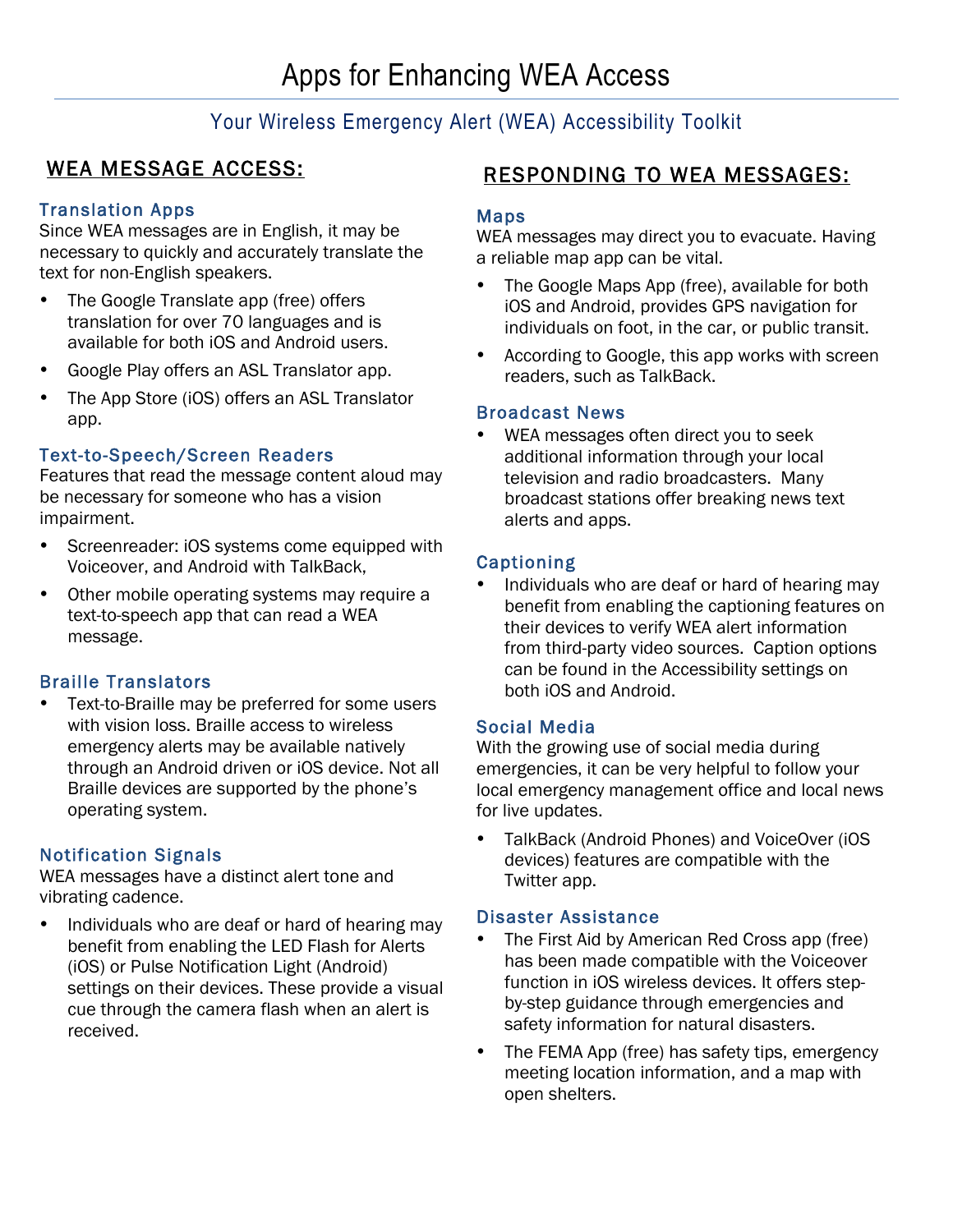#### Below are links to more information for each app discussed:

# Google Translate

(Google Play) http://bit.ly/GooglePLay\_Translate (iTunes) http://bit.ly/iOS\_GoogleTranslate

# ASL Translator

(Google Play) http://bit.ly/GooglePlay\_ASLtranslator

(iTunes) http://bit.ly/ASLtranslator

#### Google Maps

(Google Play) http://bit.ly/GooglePlay\_Maps

(iTunes) http://bit.ly/iOS\_maps

# **Tweetlist Pro**

(iTunes) http://bit.ly/iOS\_TweetList

# First Aid by Red Cross

(Google Play) http://bit.ly/GooglePlay\_FirstAid

(iTunes) http://bit.ly/iOS\_FirstAid

# FEMA App

(Google Play) http://bit.ly/GooglePlay\_FEMA (iTunes) http://bit.ly/iOS\_FEMA

Electronic copy of this document can be found at https://goo.gl/RbI9Gu, or scan the QR code below.



# **Georgia** Genter for Advanced<br>**Tech |** Communications Policy

| This is a publication of Georgia Tech's Center for Advanced Communications Policy (CACP). Development of and subsequent updates to the      |
|---------------------------------------------------------------------------------------------------------------------------------------------|
| content of this handout were supported in part, by the Integrated Public Alert & Warning System (IPAWS), Project Management Office (PMO)    |
| under contract # HSFE5-13-R-0031, and by a grant from the National Institute on Disability, Independent Living, and Rehabilitation Research |
| (NIDILRR grant number 90RE5025-01-00). NIDILRR is a Center within the Administration for Community Living (ACL), Department of Health       |
| and Human Services (HHS). The contents of this document do not necessarily represent the policy of the U.S. Department of Homeland          |
| Security, FEMA, IPAWS PMO, NIDILRR or ACL, HHS, and you should not assume endorsement by the Federal Government. (Updated March             |
| 2017)                                                                                                                                       |